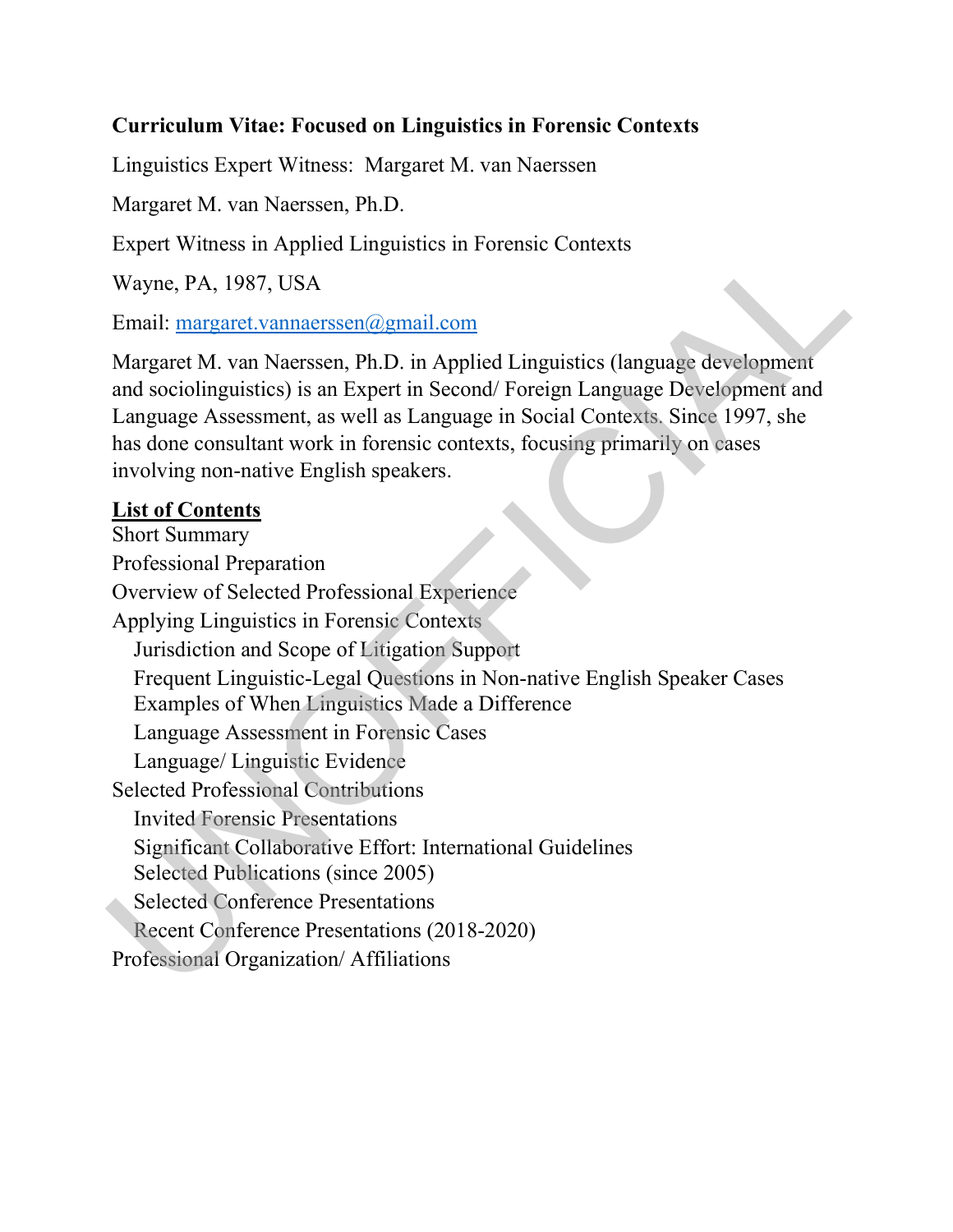#### Short Summary

For work in forensic contexts, I bring a doctorate in applied linguistics and expertise in language acquisition research, language assessment, and sociolinguistics.

I primarily focus on language evidence in cases involving non-native English speakers. They have included charges of murder, rape, drugs, terrorism, telecom fraud, counterfeit, robbery, kidnapping, prostitution, terrorism, and civil rights violations, in federal, state, local, and military institutions.

Several significant presentations have been at the Federal Bureau of Investigation, The Smithsonian Institute, the Florida Association of Criminal Defense Lawyers (CLE), and the 2013 Pennsylvania State Trial Judges Conference as opening plenary speaker.

### Professional Preparation

B.A. School of International Service, American University M.S. School of Languages and Linguistics, Georgetown University Ph.D. Applied Linguistics, University of Southern California

She's taken various professional development training sessions through professional organizations in language assessment, reading for bilinguals, etc. Part of earning a California secondary school teaching certificate, was her practicum in a juvenile detention center.

Citizens Police Academy, weekly, one semester, Tredyffrin Police Department headed by SWAT team officer from SWAT security ring around Philadelphia. Training included various policing procedures, patrol car ride-alongs, visit to county 911 center, emergency first aid, taser use, safe entering of buildings, and gun safety including firing range practice. I primarily focus on language evidence in cases involving non-native English<br>speakers. They have included charges of nurder, rape, drugs, terrorism, telecom<br>fraud, counterfeit, robbery, kidnapping, prostitution, terrorism,

As part of the International Association of Forensic Linguists conferences: --Attended a session in the Victoria Court in Birmingham, England --Orientation to the International Criminal Court, the Hague --Attended a criminal trial (drug) in Guangzhou, China --Tour of the Old Melbourne Gaol (1842-1929), Melbourne, Australia Quantico, Virginia, Tour of the FBI Academy for applied linguists from nearby conference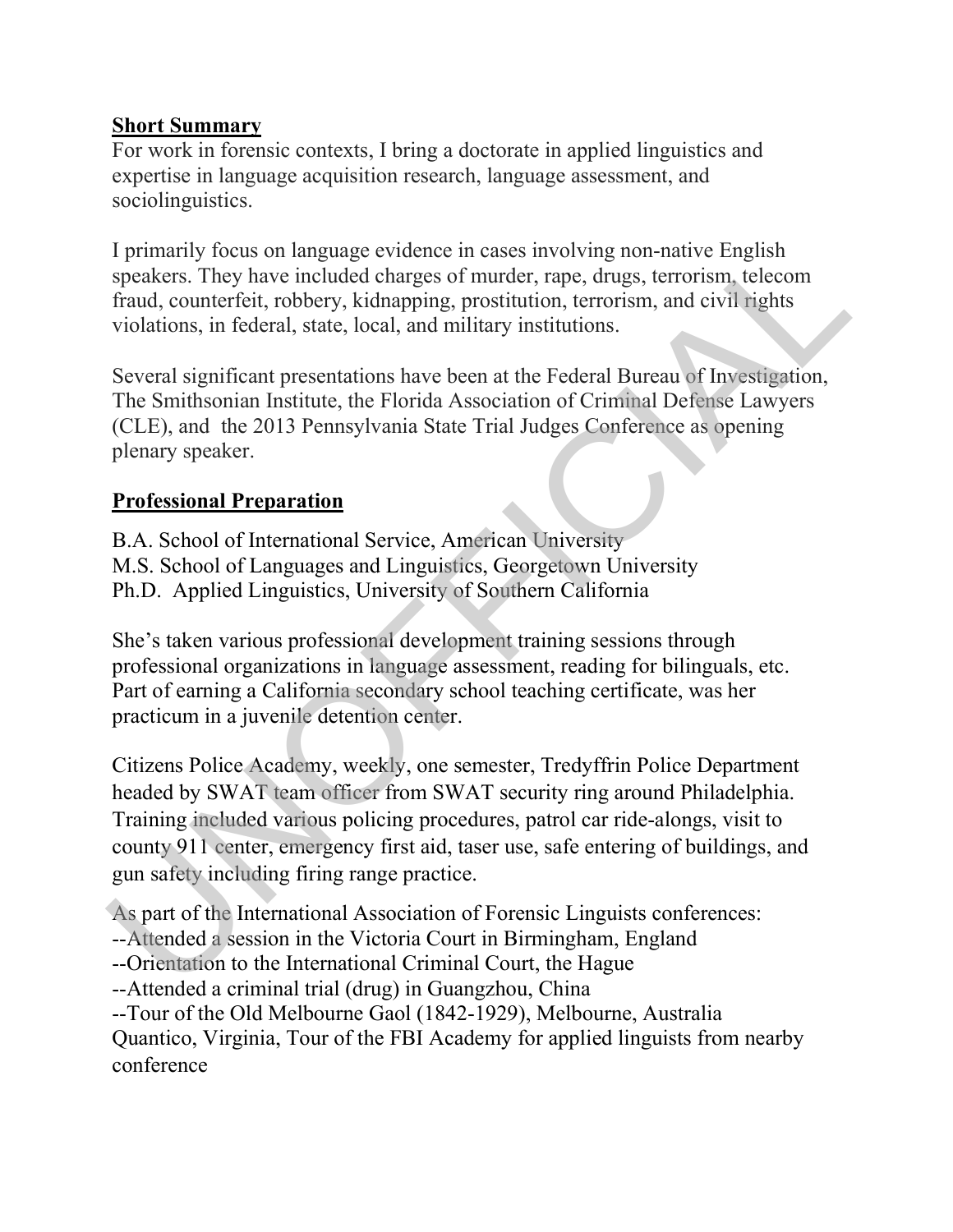## Overview of Selected Professional Experience

Many native English speakers may not understand what it is like to be a non-native English speaker, especially those with limited proficiency.

Dr. van Naerssen brings her world-wide experience (US and 47 other countries) to legal cases involving non-native English speakers. She has strong language skills in Portuguese and Spanish, and range of functional skills in French, Dutch, Mandarin Chinese, Japanese, and some exposure to German, Malay, Cantonese, Russian, Samoan, Arabic, and Urdu. This gives her valuable insights on what it is like to be a non-native speaker and to function in different cultures. (She is not qualified as an interpreter or translator.)

She has also specialized in workplace and professional communications especially in the sciences (English for Specific Purposes, ESP).

Currently she is an independent consultant, having worked for over 50 years in applied linguistics positions in the US and in international settings.

After earning her Master's from Georgetown University, she also taught English as a second language. She also had a summer Gulbenkian Fellowship studying Portuguese in Lisbon. She was an intern and then Bilingual Education Program Specialist in the US Office of Education (now Dept. of Education) when the Bilingual Education Act was passed. She continued her career in applied linguistics. legal cases involving non-native English speakers. She has strong language skills<br>in Portuguese and Spanish, and range of functional skills in French, Dutch,<br>Mandarin Chinese, Japanese, and some exposure to German, Malay,

Internationally-- she has been on university faculties in China (UCLA assistant professor as the US Chief of Party of the Beijing Chinese Academy of Sciences English training center), and faculties in Hong Kong and Singapore Regional Language Centre (part of SEAMEO—The Southeast Asian Ministers of Education Organization).

In the US. she's taught English to non-native speakers in university and adult English language centers in Washington, D.C., Michigan, California, and Pennsylvania (including part-time at the University of Pennsylvania). Most recently she was department chair of the graduate Multicultural/ Multilingual Studies program (2001) at Immaculata University until the program closed (December 2016). As an unpaid member of the advisory task force to the Pennsylvania Human Relations Commission, she provides input on non-native speaker populations protected by federal and state Civil Rights laws.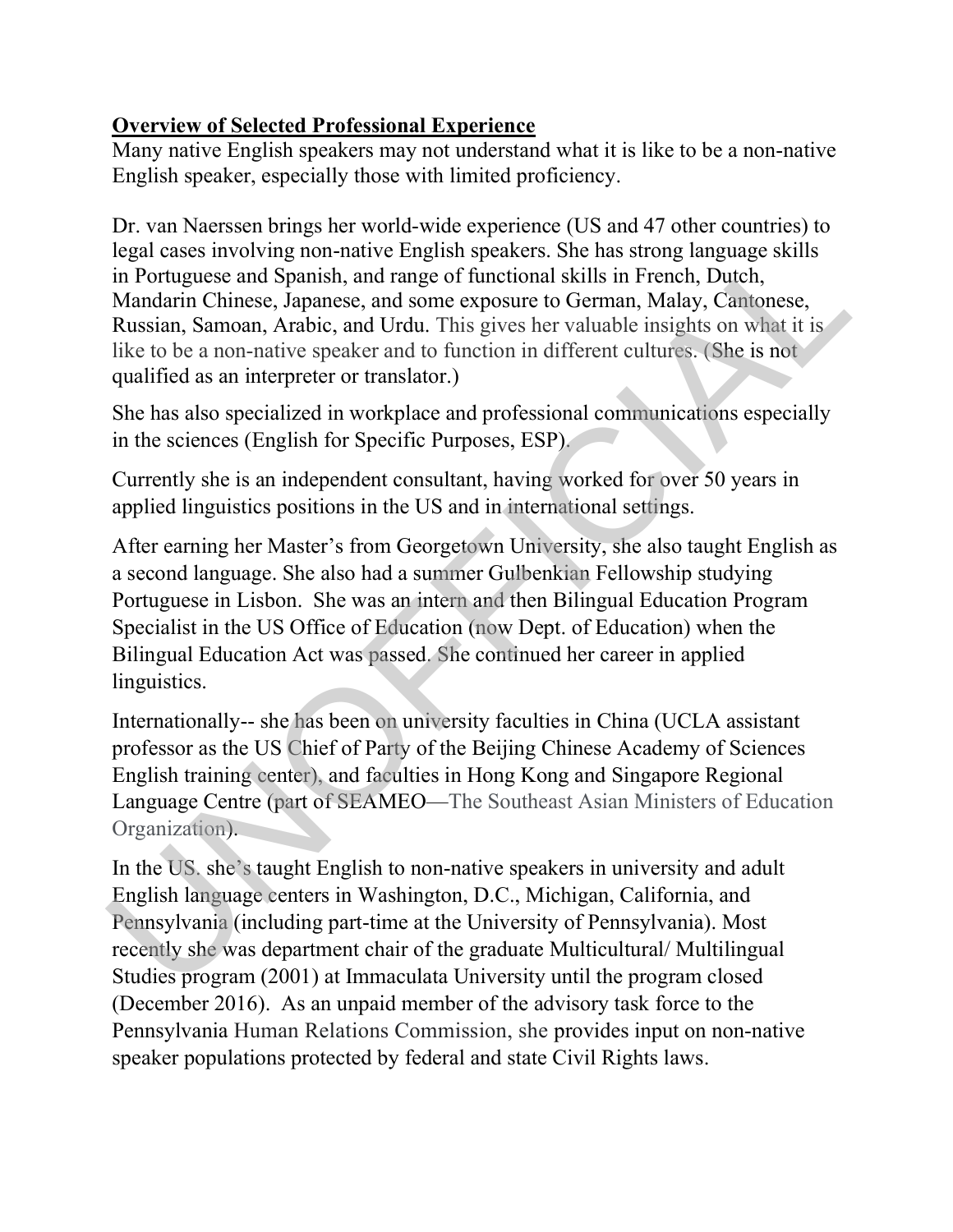Since the early 1990s she has also been an English language specialist in shortterm assignments through the US Department of State, the US Agency for International Development, the Asia Foundation, and the US Fulbright Commission. Assignments have been in South America, Asia, North Africa, and two individual consultancies in Taiwan and a consultancy in northern France.

# Applying Linguistics in Forensic Contexts

# 1. Jurisdictions and Scope of Litigation Support

Dr. van Naerssen has worked primarily on cases in Daubert jurisdictions with one Frye exception, a hearing in a Pennsylvania state case. Her other 7 state cases (Daubert) have been in Florida, Illinois, New Hampshire, Ohio, Oregon, Tennessee, and Virginia (mixed Daubert & Frye).

Federal cases in which she has provided expert support have been in the US District Court jurisdictions of Western District of Oklahoma, Eastern District of Pennsylvania, District of Southern California, Southern District of New York, District Court in Waco, Texas, and the District Court of Hawai'i. Three federal cases also involved the US Military, two of which proceeded to hearings and then one testimony in a court martial trial (US Navy: San Diego and Great Lakes). Another federal case involved personnel in the US Department of Labor. Now individual consulances in Tatwari and a consulancy in notional reade.<br> **Applying Lingmisties in Torentic Contexts**<br>
Dr. van Naerssen has worked primarily on cases in Daubert jurisdictions with one<br>
Frye exception, a he

Dr. van Naerssen has primarily consulted and testified in cases involving nonnative English speakers. She's worked with both defense and prosecution primarily in criminal cases including murder, rape, drugs, money laundering, telecom fraud, robbery, illegal arrests, coercive interrogations, terrorist conspiracy, and violations of the Federal Individual Disabilities Act. Civil cases have included contract and plain language guidelines, slander, and medical malpractice.

She has testified in 5 federal courts, in hearings, depositions stipulated by judge, and in bench trials.

2. Frequent Linguistic-Legal Questions in Non-native English speaker cases Below are some of the questions that Dr. van Naerssen has been asked to address. The legal issue drives the question the expert witness is asked to address.

 What is the assessed English language proficiency of the NNS? (NNS= Non-native speaker)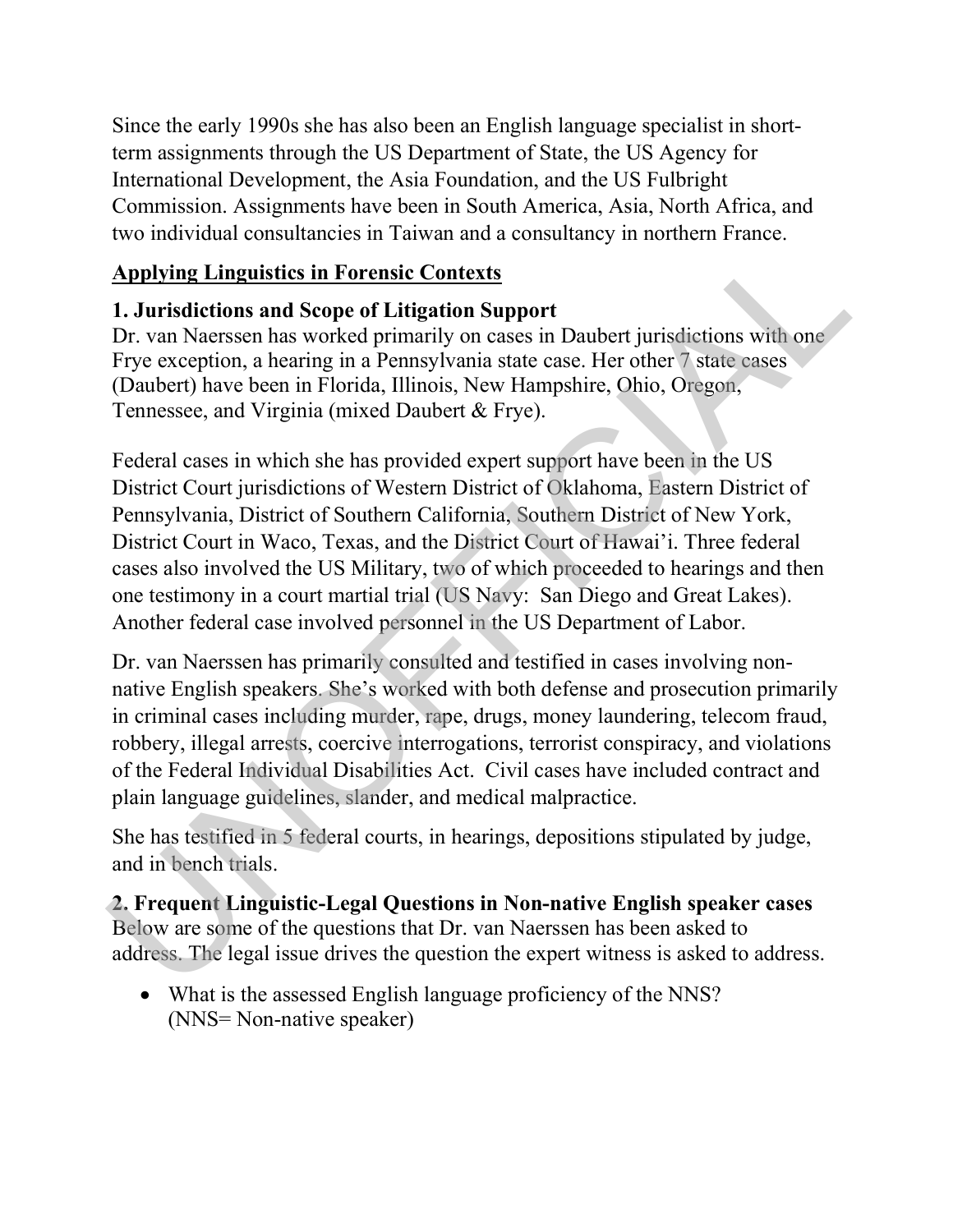- How likely is it that the NNS had communicated in his/her truthful second language (L2) proficiency? OR How likely is it that the NNS had been intentionally trying to fake a lower than truthful L2 proficiency for a perceived legal advantage?
- What is the likely impact of the person's assessed English proficiency on language/ linguistics aspects of the case? In police interview? In undercover recordings? What evidence is there of comprehension or lack of communication? • What is the likely impact of the person's assessed English proficiency on<br>
language' linguistics aspects of the case? In police interiview? In undercover<br>
recordings? What evidence is there of comprehension or lack of<br>
	- To what extent did law enforcement and judicial officials make efforts to adjust their communications to a NNS with a low level of English proficiency? And allow for clarifications?
	- What misbeliefs or myths did law enforcement or judicial officials have about NNSs and their communication skills, and how might these have affected their opinions about the NNS?
	- What external conditions might have affected communications?
	- With written documents, how likely were they accessible to the NNS based on the NNS's assessed L2 literacy and based on the overall readability of the documents by native speakers?
	- Are initials/ sign-offs on a document valid if the NNS probably didn't understand the document?
	- Was interpreting needed? Was it provided? Was it appropriate?

3. Examples of cases in which linguistics made a significant difference Below are notes on two cases in which I was told my report made a significant difference in the outcome of the case.

US v. XXX (Sting Operation)

Linguistic Question: How likely is it that XXX's utterance of *yeah* on M/D/Y is sufficient linguistic evidence that he understood Investigator NNN's plan to sell him "stolen property"?

Report submitted. Two postponements. Trial re-set for Fall.

**Outcome:** Apparently as a result of my report, the prosecutor offered Mr. XXX an opportunity to do community service and have his case dismissed with no admission of guilt. Offer accepted. Attorney: Your report brought the other side to their knees!

Myths and anti-NNS speaker biases resulted in a sting operation with no credible foundations.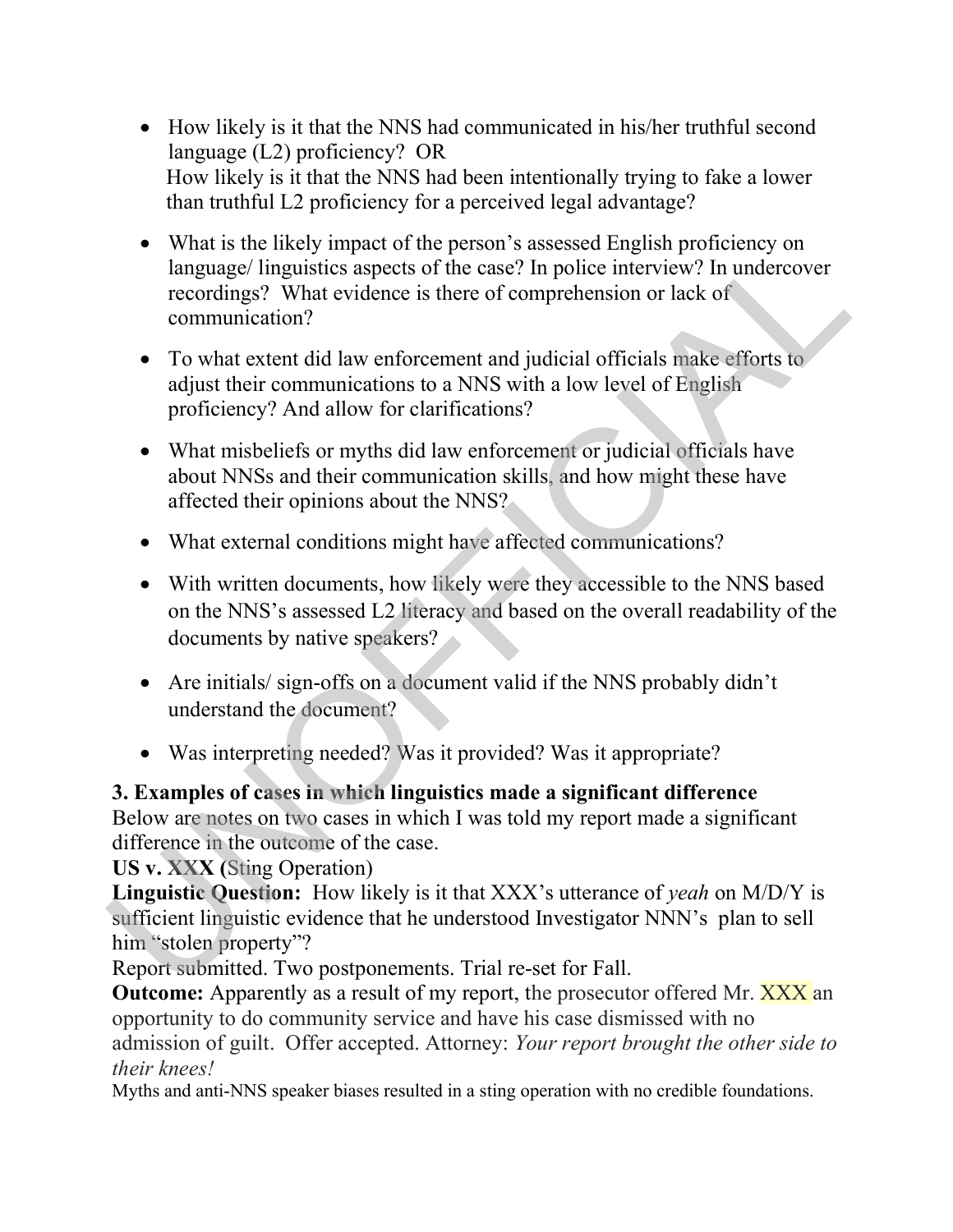### US v. XXXX (Alleged Drug Trafficking)

Legal Question: How likely is it that Mr. XXX understood his Miranda rights and and that he "knowingly" and "intelligently" waived them in the interview of M/D/Y? (Was his signature enough?)

### Outcome:

As a result of of two expert reports (linguist and psychologist), the judge told parties to settle and put Mr. XXX on a bus back to Mexico. "Time served" used in settlement. Deported to Mexico.

## 4. Language Assessment in Forensic Cases General language assessment procedures in cases

As Dr. van Naerssen works primarily with legal cases involving a non-native English speaker, the person's English language proficiency is frequently a factor in a case.

Typically this initially involves administering one or more recognized standardized English tests. She then looks at the likely impact of the person's assessed English on relevant interactive communications and other language evidence and linguistically related factors. Linguistic analyses are done of these. As needed, she develops additional tasks (speaking, reading and writing) to increase the validity of case-specific findings considering the contexts. Research from second language development is also brought in. As a result of of two expert reports (linguist and psychologist), the judge told<br>parties to strelle and put Mr. XXX on a bus back to Mexico. "Time served" used in<br>settlement. Deported to Mexico. An bus back to Mexico. "Ti

The Standardized tests she has used in legal cases have included (a) the ETS Test of Spoken English (Educational Testing Service), (b) the ACTFL Oral Proficiency Interview American Council on the Teaching of Foreign Languages), and (c) the CAL BEST Plus (Center for Applied Linguistics). For military cases she also has become familiar with the Armed Services Vocational Aptitude Battery (ASVAB).

The language assessment findings become one category of language evidence. Following language assessments, she examines other language evidence in a case. Usually this then involves examining the likely impact of a person's assessed English proficiency on English interactions in a case.

Language assessments have been done in federal and state detention centers, in a state maximum security prison, and in other locations approved and arranged by the attorney such as offices, libraries, etc.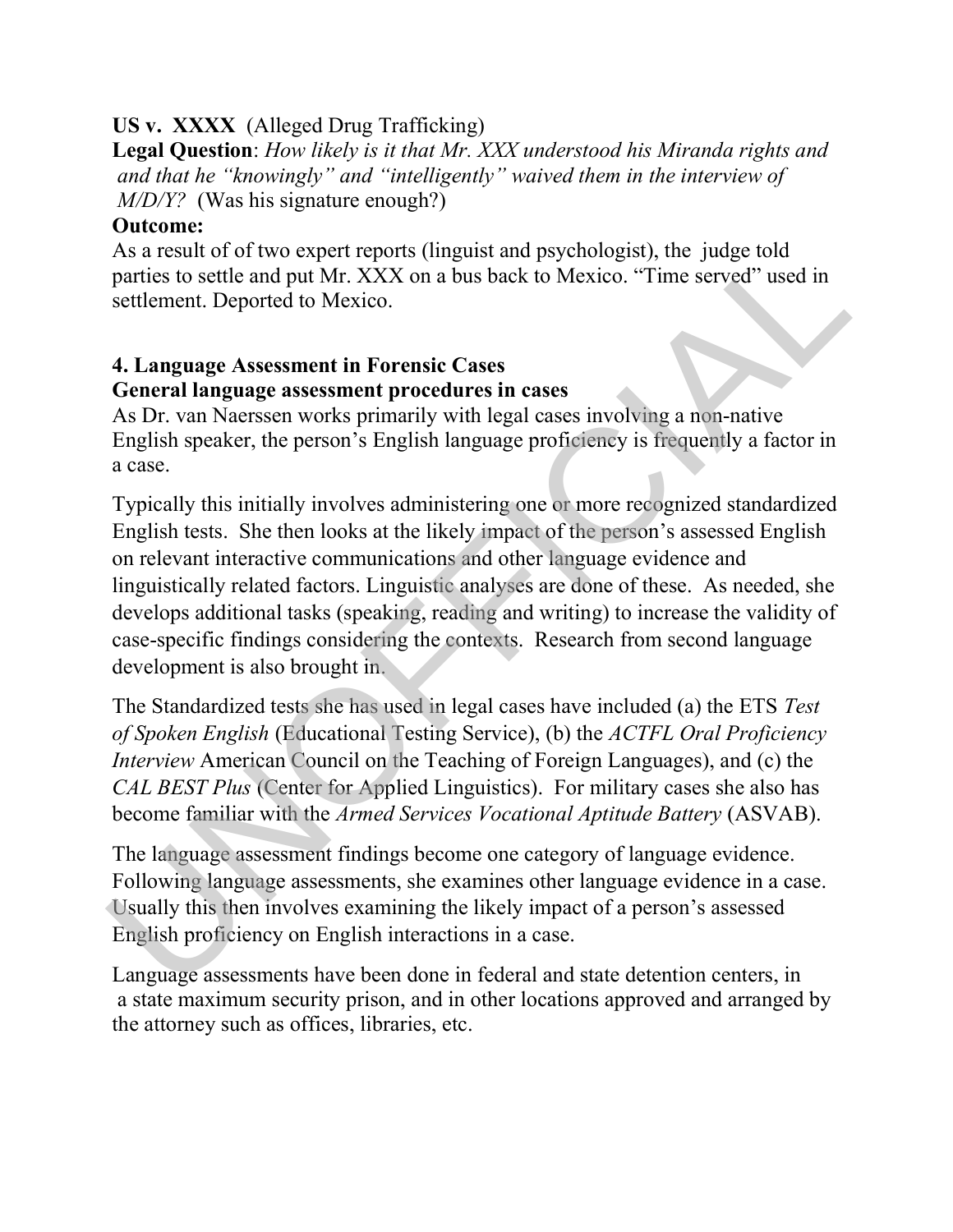### Overview of Dr. van Naerssen's language assessment background

Dr. van Naerssen has a long history in English language assessment, including a graduate-level language assessment course, through workshops at professional language assessment conferences, and through testing organizations.

She's developed and administered language assessments for secondary and adult education programs as well as university-bound examinees This has been in both the US and international contexts. She has also headed a distance evaluation team for a Microsoft call center in India and supervised language assessments as the US Chief of Party of the UCLA and Chinese Academy of Sciences English training center (Beijing).

She participated in the evaluation of a university testing program in Hong Kong, and, as a consultant, through the Canadian International Development Agency (CIDA), she examined the English language training at a medical school in central China (Chengdu). She was on the development team of a secondary school English language test with the Hong Kong Exams Authority. She has administered vocational aptitude and English testing in refugee camps in SE Asia. She's developed and administered language assessments for secondary and adult<br>education programs as well as university-bound examiness This has been in both<br>the US and international contexts. She has also headed a distanc

 In assignments with the US. Department of State she has provided language assessment orientation/ support to English instructors in Asia (Far East, Central Asia and SE Asia) and SE Europe and North Africa (Morocco and Egypt). She was also trained on the Foreign Service Institute (FSI) oral proficiency interview.

 She was on the selection team for the United Nations director of language assessment for New York City headquarters.

## 5. Language/ Linguistic Evidence

Simply reporting a language test score and providing an expert opinion on the legal issue is not sufficient. In addition to language assessment findings, other language evidence is examined, linking the person's assessed language proficiency more closely to the specific contexts and legal issues in the case (increasing relevance). Below see some examples of language evidence Dr. van Naerssen has worked with.

- Law Enforcement interviews/ interrogations (video recordings), primarily in English, one in Spanish, several others with occasional use of Spanish
- Transcripts and videos of alleged confessions (included in above)
- Transcripts of trials and preliminary hearings
- Law Enforcement Reports: by police officers and by FBI (terrorist case)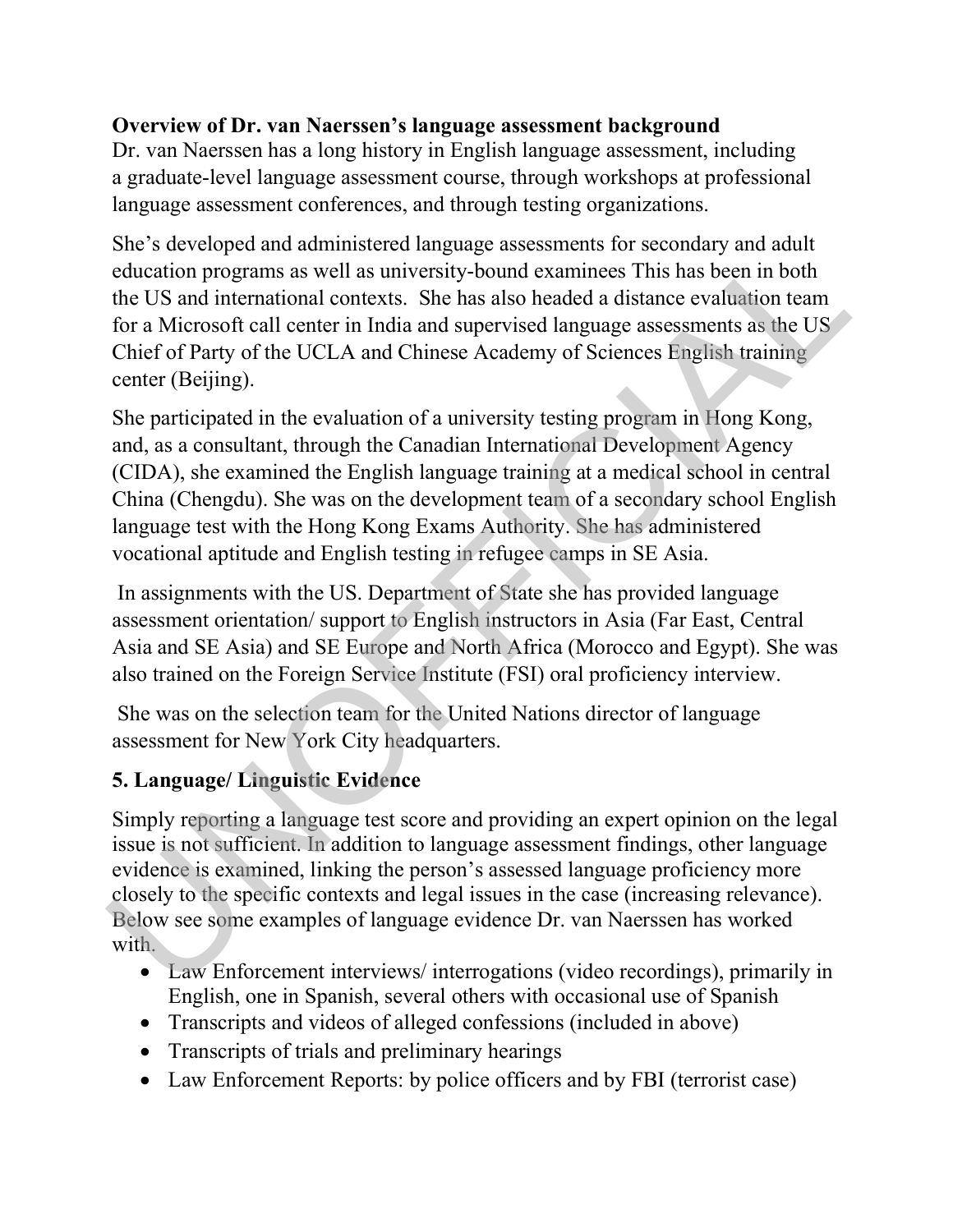- Communication of Rights documents: Miranda Rights/Waivers, Right to Search and Alcohol Blood Level Testing
- Transcripts of trials and preliminary hearings
- Depositions of witnesses
- Death-row, 30-day communications (written) to inmates awaiting execution and transcripts of related prison official communications (2 times, pro-bono) for California Appellate Project **Dealt-Tow, 30-day communications (whiteh)** to immake awatung executor<br>and transcripts of related prison official communications (2 times, pro-bono)<br>for California Appellate Project<br>Audio-recordings, cell phone calls and
	- Audio-recordings, cell phone calls and transcripts of federal sting operations
	- Prison video and audio recordings of guard and inmate sessions and of administrative and disciplinary hearings
	- Prison training documents for behavior adjustment programming
	- U.S. Drug Enforcement notices
	- Mental health and medical records and treatment notes
	- Social services report of child interview
	- Armed Services Vocational Aptitude Battery (ASVAB testing documents)
	- Educational background records
	- Emails and handwritten messages
	- Written real estate contract
	- Federal and state Plain Language acts
	- Expert reports of other experts, including counter-expert reports

### Selected Professional Contributions

## 1. Invited Forensic Presentations

Dr. van Naerssen was a speaker and conducted workshops for

- the FBI Behavioral Analysis Unit for FBI criminal profilers, the Royal Canadian Mounted Police, and Dutch investigators
- The Florida Association of Criminal Defense Lawyers in a CLE on the death penalty

Other Invited Speaker Presentations have included:

- 2013 Pennsylvania State Trial Judges Conference: Opening plenary speaker (Is Litigant Faking Low English Proficiency? Ask a Forensic Linguist!)
- The Smithsonian Institute in Washington D.C. part of a series on forensic sciences
- University of Utah: Forum on Non-native Speakers of English in the Legal System, April 2018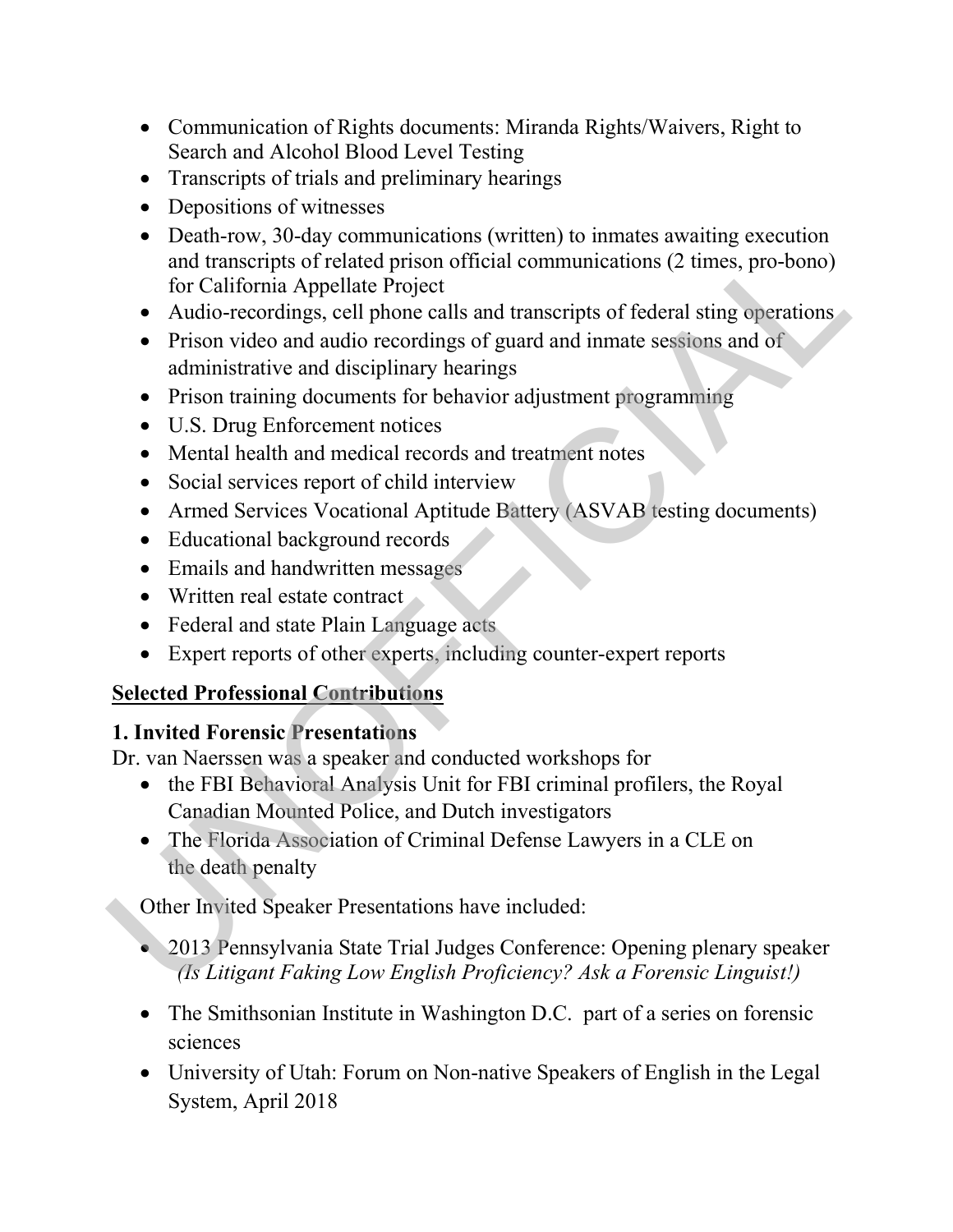She has also presented at numerous international professional conferences, including regularly at the International Association of Forensic Linguists (IAFL). (See selected examples under Selected Professional Contribution.)

She has participated in the three most recent meetings of the West Coast Roundtable on Language and the Law (University of Washington, Seattle, Washington (2015), Simon Fraser University, British Columbia (2016), Montana State, Bozeman (2017), by invitation only, a symposium of about 20 colleagues to share ideas,

### 2. Significant Collaborative Effort: International Guidelines

Contributing member of the international Communication of Rights Group (CoRG) which produced Guidelines for Communication of Rights to Non-native English speakers in Australia, Wales & England, and the USA, October 2015. Document available on several websites including http://www.aaal.org/?page=CommunicationRights Roundtable on Language and the Law (University of Washington, Seattle,<br>Washington (2015), Simon Fraser University, British Columbia (2016). Montana<br>State, Bozeman (2017), by invitation only, a symposium of about 20 collea

On behalf of CoRG, Dr. van Naerssen has since presented these completed Guidelines and updated their use at two international conferences (incl. Law & Society Association 2019 and Clarity/Plain Language 2020). She also co-authored an article announcing the Guidelines with the two conveners of the CoRG.

Pavlenko, A., D. Eades, & M. van Naerssen. (Spring 2016). Communicating Miranda Rights to Non-native Speakers of English. Champion, journal of the National Association of Criminal Defense Lawyers, Informal Opinion section of Spring 2016 issue of the journal.

van Naerssen, Margaret. (2020). Guidelines for Communicating Rights to Non-Native Speakers of English. Power point presentation at Virtual 2020 Clarity Conference: Access to All. On behalf of CoRGroup and convenors Diana Eades and Aneta Pavlenko.

van Naerssen, Margaret. (2016). Delivery of police caution: An interactive event.

Guidelines for Communication of Rights to Non-native English speakers in Australia, Wales & England, and the USA, November 2015. (Contributing member of the international CoRG, Communication of Rights Group.)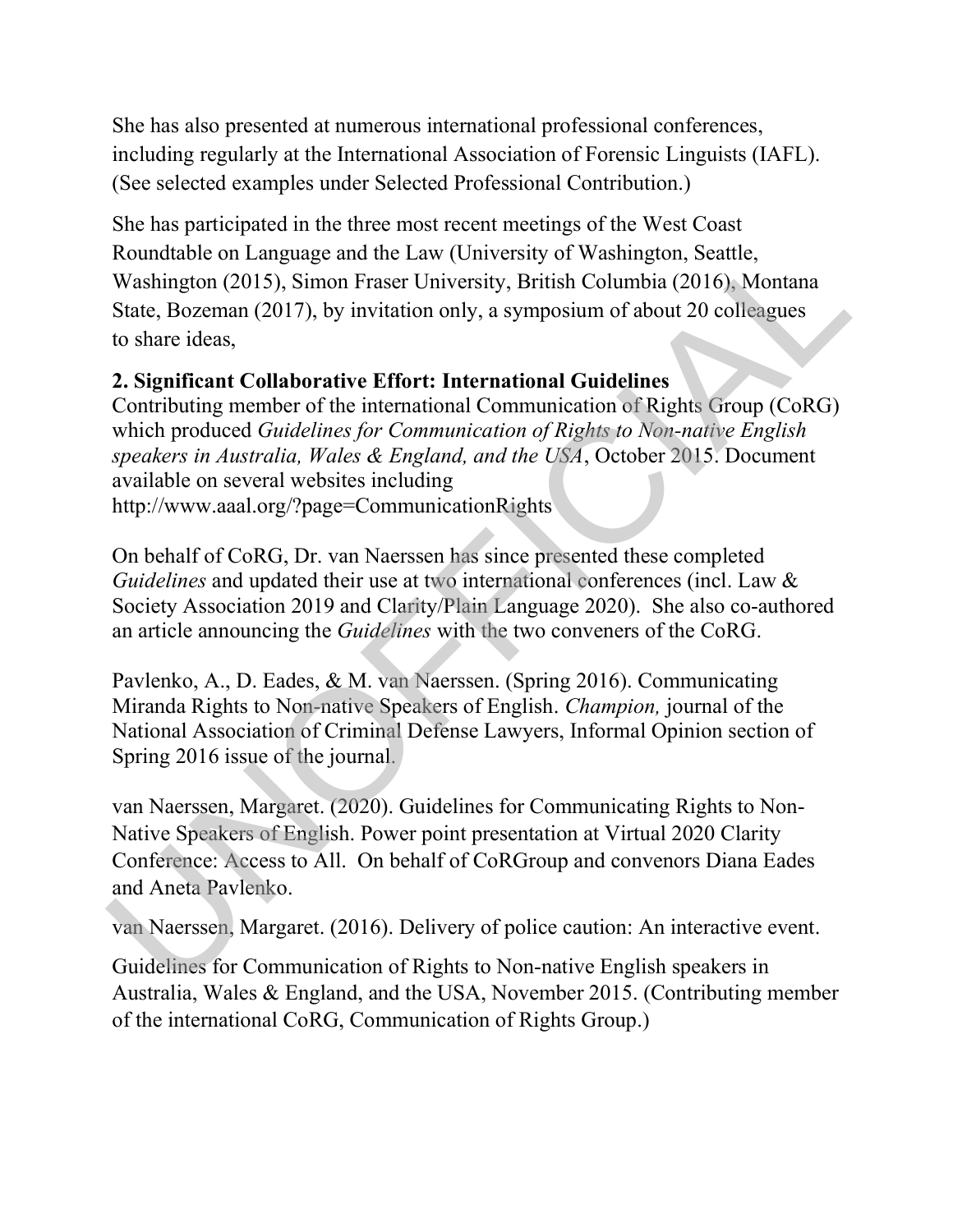van Naerssen. Margaret. (2015). Introduction to Guidelines (draft) at 2015 Conference of the International Association of Forensic Linguists, Guangzhou, China, Guangdong University of Foreign Studies.

### 3. Additional Professional Contributions

### Selected Publications (since 2005)

Note: My forensic linguistics publications include "Language proficiency and its relation to language evidence" in a legal reference book, Cultural Issues in Criminal Defense (Juris Publishing, 2007, 2010, 2014) and two invited chapters in language testing collections, "Going from language proficiency to linguistic evidence in court cases" (Cambridge University Press, 2009) and "The interface of language assessment and forensic contexts" (Wiley-Blackwell, 2013 See details below **Selected Publications** (since 2005)<br>
Note: My forensic linguistics publications include "Language proficiency and its<br>
Note: My forensic linguistics publicalisms and Criminal Defense (Juris Publishing, 2007, 2010, 2014)

The first one listed below is my most comprehensive article/ chapter on a range of issues related to language proficiency issues. It has appeared in 3 editions, with appropriate revisions. The book, Cultural Issues in Criminal Defense, also includes chapters related to immigration.

## van Naerssen, Margaret. (2007, 2010, 2014). Language proficiency and its relation to language evidence. In [L. Ramirez, Ed.]. Cultural Issues in Criminal Defense (2nd, 3rd ed.). Huntington, NY: Juris Pub, 2007, 2010, 2014. In [ A. Appiah, Ed. 2014 ed.]

Pavlenko, Aneta. Diana Eades, & Margaret van Naerssen. (Spring 2016). Communicating Miranda Rights to Non-native Speakers of English. Champion, journal of the National Association of Criminal Defense Lawyers, Informal Opinion section of Spring 2016 issue. (Introduction to the document on CoRG Guidelines described above under Collaborative Efforts)

van Naerssen, Margaret. (2013). Determining language proficiency in legal contexts, In C. Chapelle, Ed. The Encyclopedia of Applied Linguistics, Wiley-Blackwell, 2013. (Peer-reviewed article in book/ encyclopedia)

van Naerssen, Margaret. (2013). The interface of language assessment and forensic contexts. In A. Kunnan (Ed.). The Companion to Language Assessment, Vol. 3, Wiley-Blackwell, 2013. (Invited chapter in book series)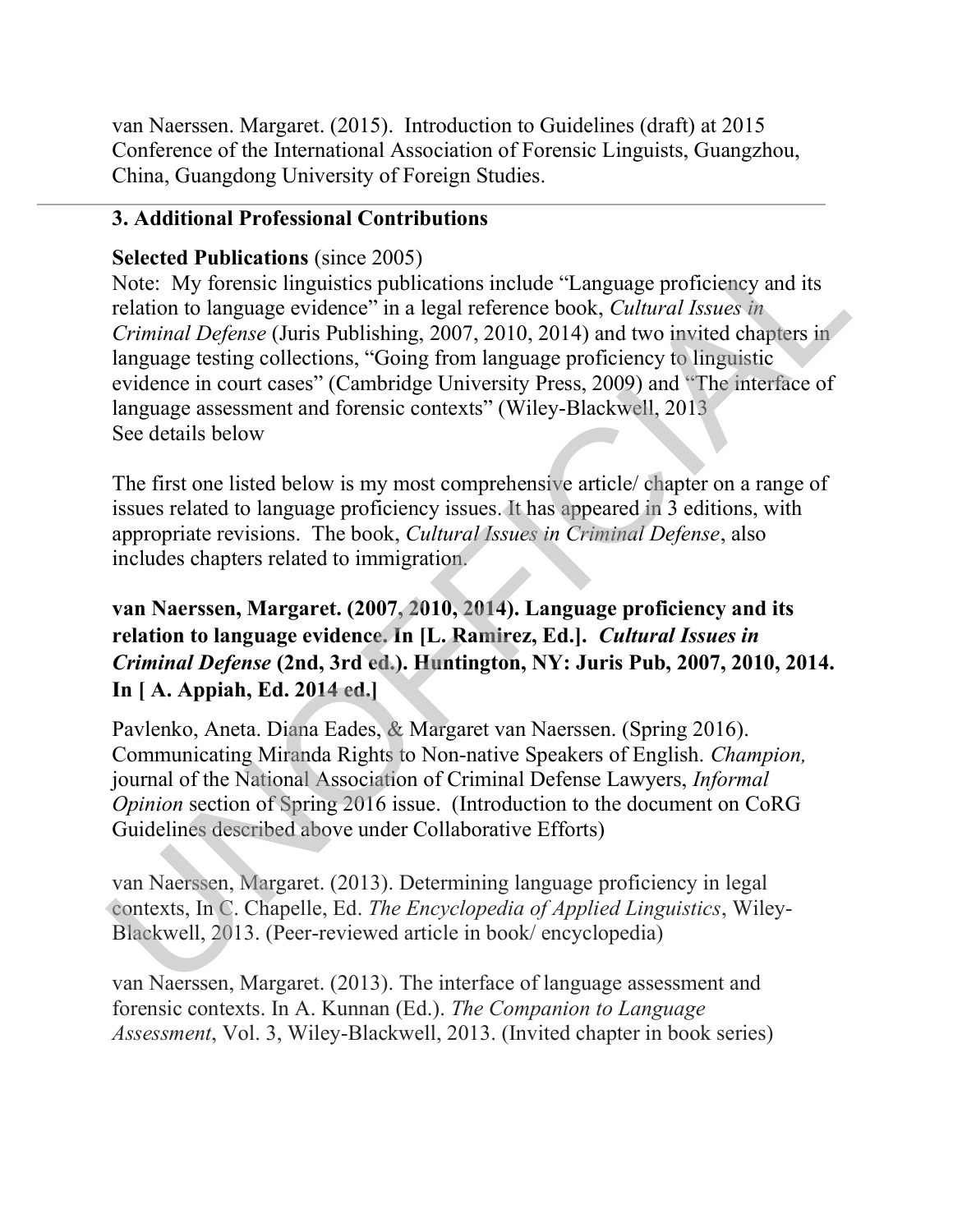van Naerssen, Margaret. (2012). The Linguistic Functions of "Knowingly" and "Intelligently" in Police Cautions. Published in the October 2012 Proceedings of the 3rd European conference of the International Association of Forensic Linguistics, 'Bridging the Gap(s) between Language and the Law, now on the website of the Faculty of Arts of the University of Porto, Portugal. (peer-reviewed)

 van Naerssen, Margaret. (2009). Going from Language Proficiency to Linguistic Evidence in Court Cases. In Lynda Taylor & Cyril Weir, Eds. Language Testing Matters. Cambridge: Cambridge University Press & University of Cambridge Local Examinations Syndicate (UCLES), Fall 2009). (Peer Reviewed, selected papers for proceedings of a conference) weasn Margaret, (2009). Going from Language Profeion: Captiversity and Tartistic Captiversity of Dinguistic Tartistic enforces in Captiversity Captiversity Profeion (Dinguistic Tartistic Comparison Comparison Captiversity

 van Naerssen, Margaret. (2007). Applying Plain Language Guidelines as Criteria in Legal Cases. Proceedings of IAFL European Conference on Forensic Linguistics / Language and the Law. Barcelona, Spain: Pompeu Frabra University, September. 14-16, 2006. (peer reviewed)

 van Naerssen, Margaret. (2005). A forensic test of a Pennsylvania contract. Clarity, 53, May [57-62]. (peer reviewed)

van Naerssen, Margaret. (2017). Book review of Translating the Social World for Law: Linguistic Tools for a New Legal Realism. Editors: Elizabeth Mertz, William K Ford, and Gregory Matoesian Oxford: Oxford University, Review for International Journal of Language, Speech and the Law, 2017.

#### 4. Selected Conference Presentations

van Naerssen, Margaret. (2016). Language Assessment Expert, Yes, But Are You a Police Interrogation Expert? Poster Presentation at 2016 Language Testing & Research Colloquium (LTRC), University of Palermo, Sicily.

van Naerssen, Margaret. (2016). Delivery of police caution: An interactive event. Presentation at 2016 American Association for Applied Linguistics, Portland, Oregon, March 18-21, 2016.

van Naerssen, Margaret. (2016). Delivery of police caution: An interactive event. 6 th Annual Conference of Applied Linguistics and Professional Practice ALAPP, University of Copenhagen, Copenhagen, Denmark, November 3-5,2016.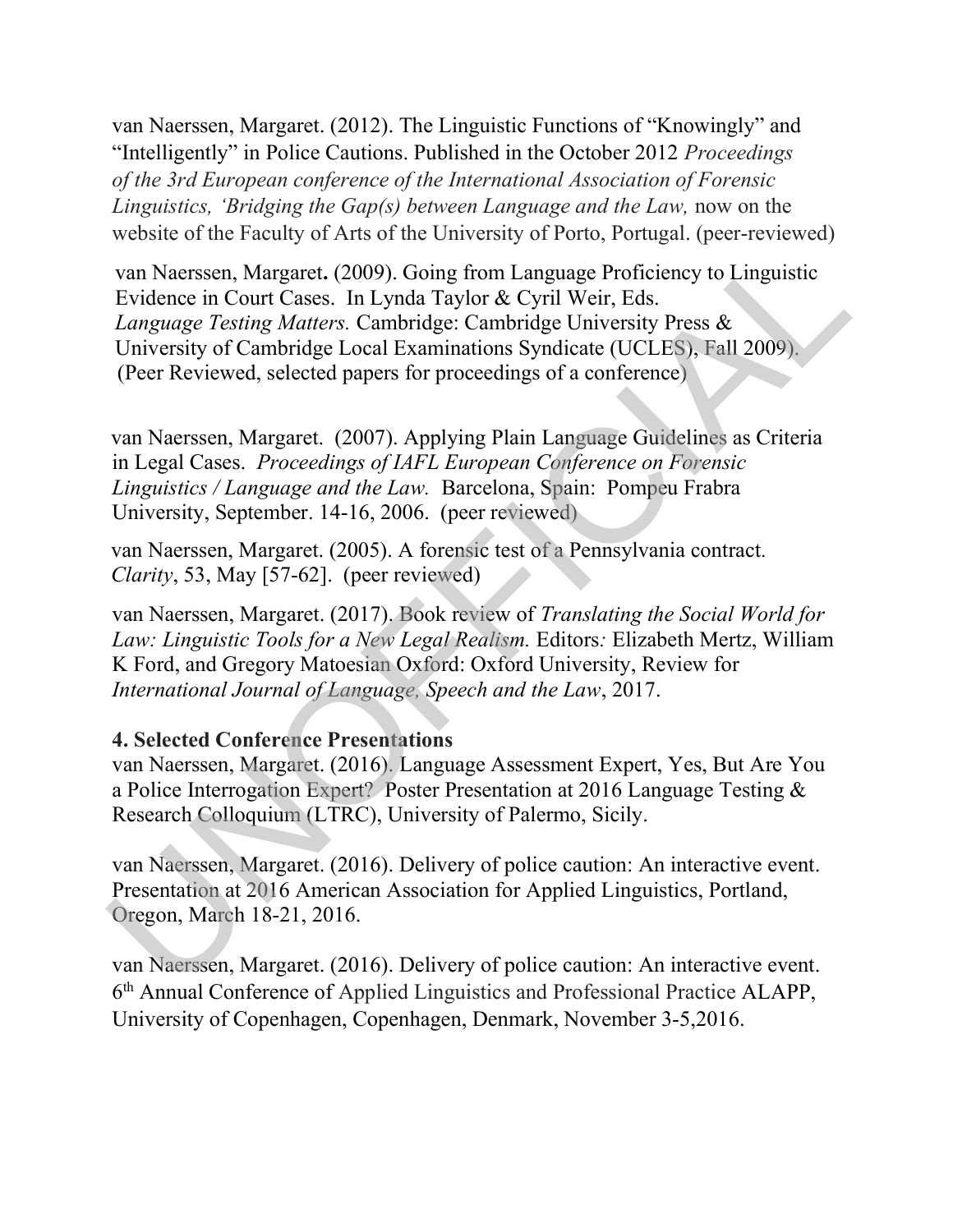van Naerssen, Margaret. (2015). Think "Swiss Army Knife" for Forensic Linguistics Cases. Presentation in Colloquium at the 2015 American Association for Applied Linguistics, Orlando, FL, April 9-12, 2015.

van Naerssen, Margaret. (2012). The Linguistic Functions of "Knowingly" and "Intelligently" in Police Cautions. Published in the October 2012 Proceedings of the 3rd European conference of the International Association of Forensic Linguistics, 'Bridging the Gap(s) between Language and the Law, now on the website of the Faculty of Arts of the University of Porto, Portugal.

 van Naerssen, Margaret. (2006). Applying Plain Language Guidelines as Criteria in Legal Cases. September. 14-16, 2006. Published in Proceedings of IAFL European Conference on Forensic Linguistics / Language and the Law. Barcelona, Spain: Pompeu Frabra University. (See publications above.)

 van Naerssen, Margaret. (2005). A forensic test of a Pennsylvania contract. Clarity, 53, May [57-62]. (peer reviewed)

van Naerssen, Margaret. (2017). Book review of Translating the Social World for Law: Linguistic Tools for a New Legal Realism. Editors: Elizabeth Mertz, William K Ford, and Gregory Matoesian Oxford: Oxford University, Review for International Journal of Language, Speech and the Law, 2017.

### 5. Recent Conference Presentations, 2018-2020

 van Naerssen, Margaret. (2020). Guidelines for Communicating Rights to Non-Native Speakers of English. Power point presentation at Virtual 2020 Clarity Conference: Access to All. On behalf of CoRGroup and convenors Diana Eades and Aneta Pavlenko. (An overlap from citation on Significant Collaboration.)

 van Naerssen, Margaret. (2019). Faking or not faking a low language proficiency in legal cases? Presentation (ppt) at the 2019 Conference of the Applied Linguistics in Professional Practice, University of Technology. Kuala Lumpur, Malaysia, Sept. 24 – 26, 2019. [Due to logistical complications Dr. van Naerssen made her presentation through a distance platform.] "Intelligently" in Police Cautions. Published in the October 2012 *Proceedings*<br>
of the 3rd European conference of the International Association of Forensic<br>
Linguistics, Teridging the Gap(s) between Language and the Law,

 van Naerssen, Margaret. (2019). Delivery of Police Caution: An Interactive Event. Presentation at Germanic Society on Forensic Linguistics Roundtable, University of Graz, September 6, 019.

 van Naerssen, Margaret. (2019). Language is not like water in a citizenship faucet. Presentation (ppt) at the 2019 Conference of the International Association of Forensic Linguists, Royal Melbourne Institute of Technology, Melbourne, Australia, July 4, 2019.